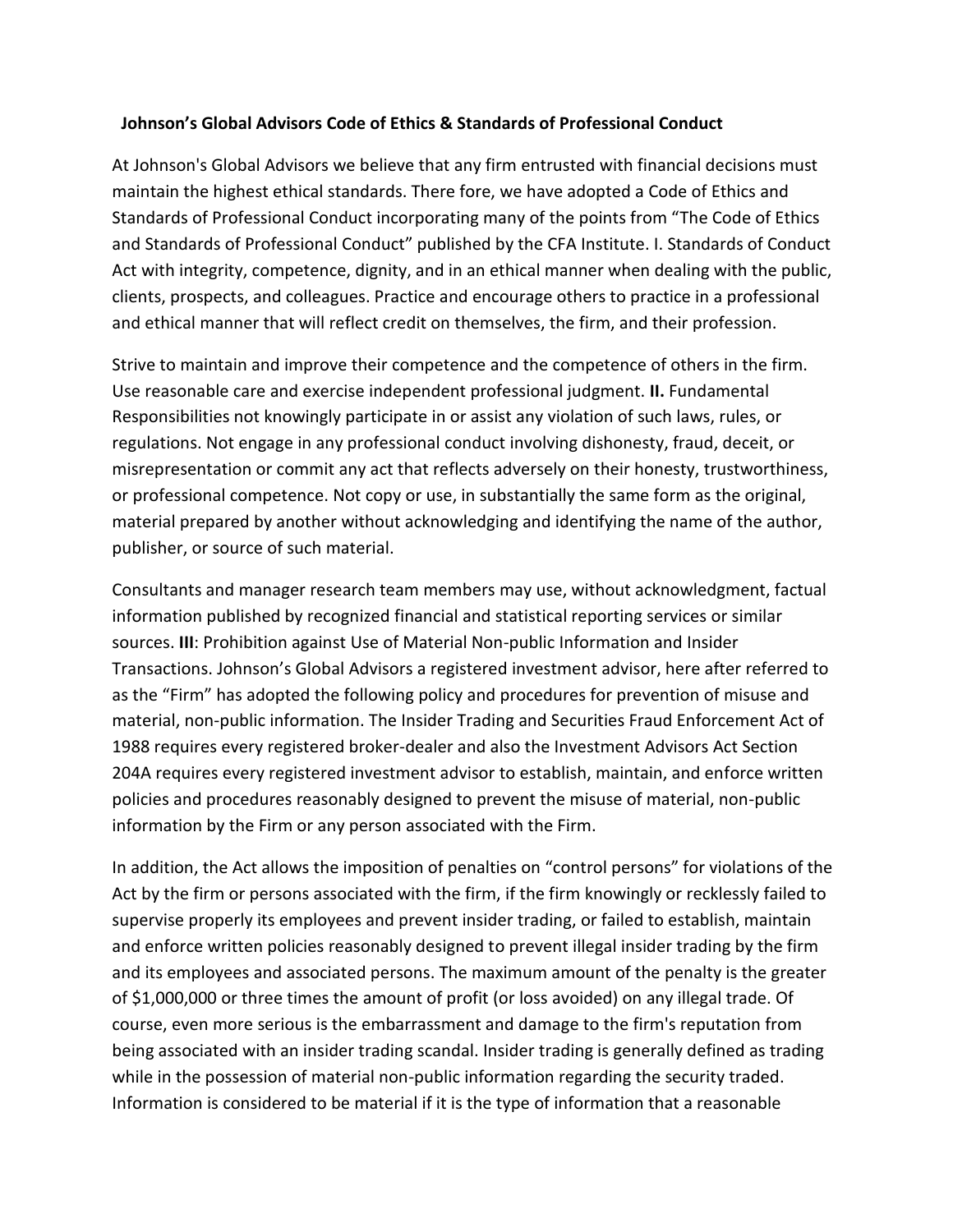investor would consider important in deciding whether to buy or sell a particular security.

Information is considered to be non-public if it has not been disseminated in a manner reasonably intended to reach the general investing public. Illegal insider trading also includes giving a "tip" to another person regarding material non-public information if it can be reasonably expected that the "tipper" might make improper use of such information. For advisors, this can also include confidential client information about securities positions, trading strategies, or investment trades, among other things. It is the firm's strict policy that no advisor, consultant or manager search team member shall trade on the basis of any material non-public information regarding any security, nor shall any advisor, consultant or manager search team member recommend to any client or person outside the firm that they should do so. Because the firm occasionally has knowledge of information of a sensitive or confidential nature, it is also the firm's strict policy that no advisor, consultant or manager search team member shall disclose to any person outside the firm any confidential information regarding the firm or its clients.

Any advisor, consultant or manager search team member coming into possession of material non-public information shall immediately report such information to the Chief Compliance Officer (CCO) Martin V. Johnson Jr. DO NOT DISCLOSE THE INFORMATION TO OTHER EMPLOYEES OR TO PERSONS OUTSIDE THE FIRM EXCEPT ON A NEED TO KNOW BASIS. The CCO shall monitor all trade tickets in the subject security for unusual activity, giving particular attention to trades in the accounts of advisors, consultants and manager search team members. If any activity is detected that may indicate improper use of material nonpublic information, the CCO of the firm shall conduct such additional investigation and take such further action as shall be appropriate under the circumstances. In addition, the CCO shall maintain a file of all investigations of activity that may involve insider trading.

It is often difficult to ascertain whether a rumor or tip involves material non-public information. For this reason, it is also the firm's policy that no advisor, consultant or manager search team member shall trade or recommend a trade on the basis of any unsubstantiated rumor or tip. Because of the severity of the sanctions associated with insider trading, all questions should be referred directly to the CCO. To do otherwise may subject the firm, consultant or manager search team member to unnecessary risk. In addition to insider trading based on information that may originate within the firm (e.g., news of impending merger activity) the firm must also take steps to detect improper trading based on information from outside sources (e.g., a hot tip about an impending takeover). For this reason, all consultant and manager search team member trades shall be reviewed quarterly by the CCO (or his designee).

Reviewers should be alerted to any past activity that involves securities that subsequently have issued major news releases. If necessary, custodians Charles Schwab/Vanguard Advisors, or a